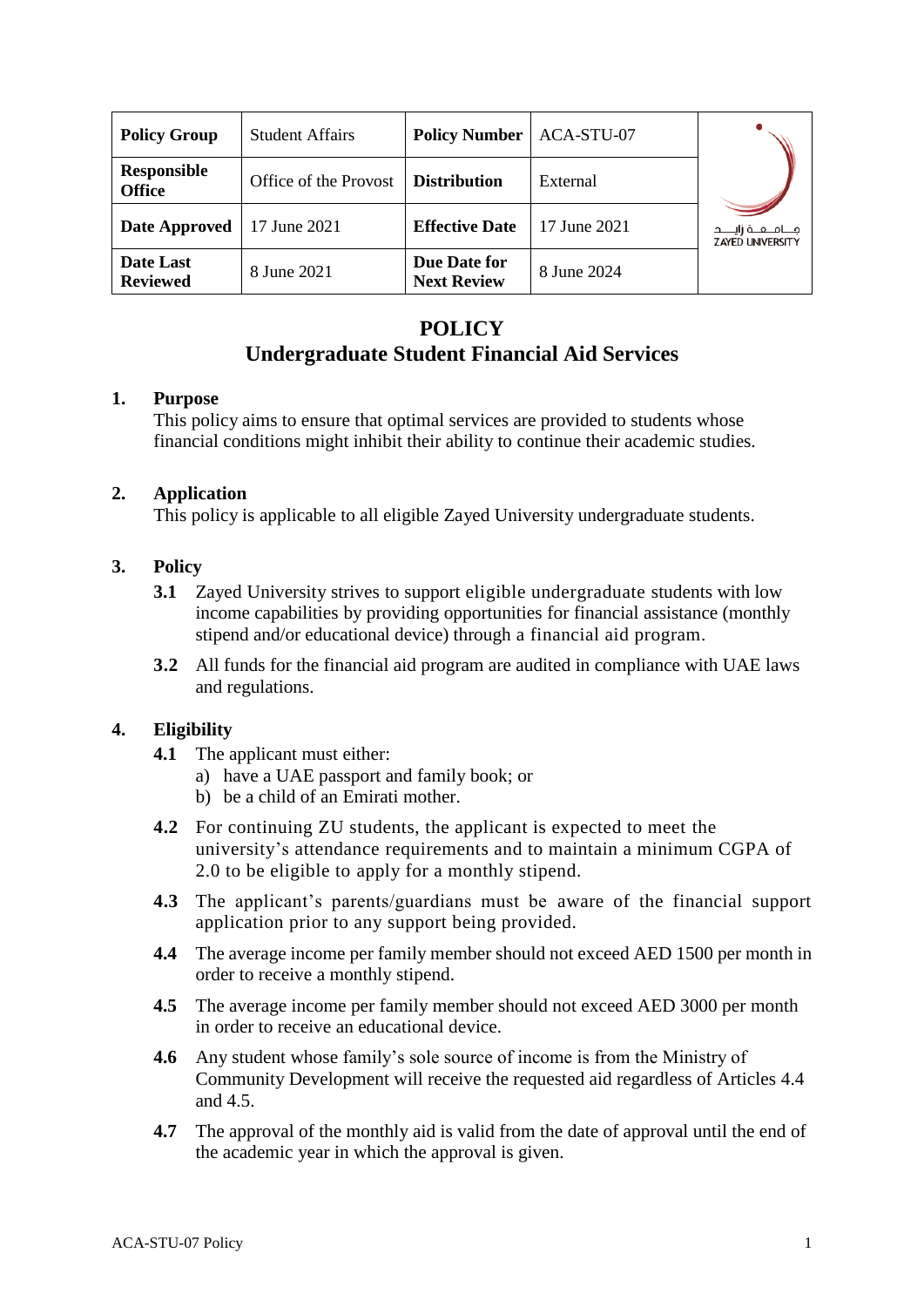- **4.8** Students of Determination are eligible to receive ZU financial aid even if they or their families are registered in the Ministry of Community Development.
- **4.9** An application for financial aid does not automatically guarantee the applicant the right to receive aid. That decision rests with the ZU Students Financial Aid Fund Board.

## **5. Role and Responsibilities**

- **5.1** All applications for financial support must be submitted within the appropriate timeframe announced by the Student Support Unit in accordance with the university's Academic Calendar.
	- 5.1.1 Newly enrolled and continuing students must apply at the beginning of the Fall and Spring semesters.
	- 5.1.2 Renewal applications of existing aid must be submitted at the beginning of the Fall semester.
- **5.2** The applicant must not be receiving financial support or regular assistance from any other association.
- **5.3** The Student Support Unit processes applications in a timely manner and ensures that any support given is in compliance with the statutes of the ZU Student Financial Aid Fund.
- **5.4** The ZU Students Financial Aid Fund Board ensures that any application received is in compliance with the university's policies and procedures and takes the availability of resources into consideration before making its decision on whether or not to grant financial aid.
- **5.5** The decision of the ZU Students Financial Aid Fund Board is final and is not subject to appeal.

#### **6. ZU Students Financial Aid Fund Board**

- **6.1** The Fund Board of Directors is formed under a decision issued by the university Vice-President at the beginning of each academic year.
- **6.2** The Board manages the administrative and financial affairs of the ZU Student Financial Aid Fund.
- **6.3** The chairperson of the Board is authorized to represent the Fund before all authorities, and to sign all contracts and agreements concluded by the Fund.
- **6.4** The Board membership will include a representative from the university's Financial Resources Department who shall act as the Fund Trustee. The Fund Trustee is responsible for the financial affairs of the Fund.

# **7. Extenuating Circumstances**

- **7.1** Special cases (students who do not meet the eligibility criteria mentioned above but whose financial condition/situation is critical) may be considered on a case-by-case basis given the availability of resources.
- **7.2** In the event of an emergency situation, such as a pandemic or other force majeure, a Risk and Crisis Management Plan will be developed and implemented in coordination with the Financial Aid Fund Board.